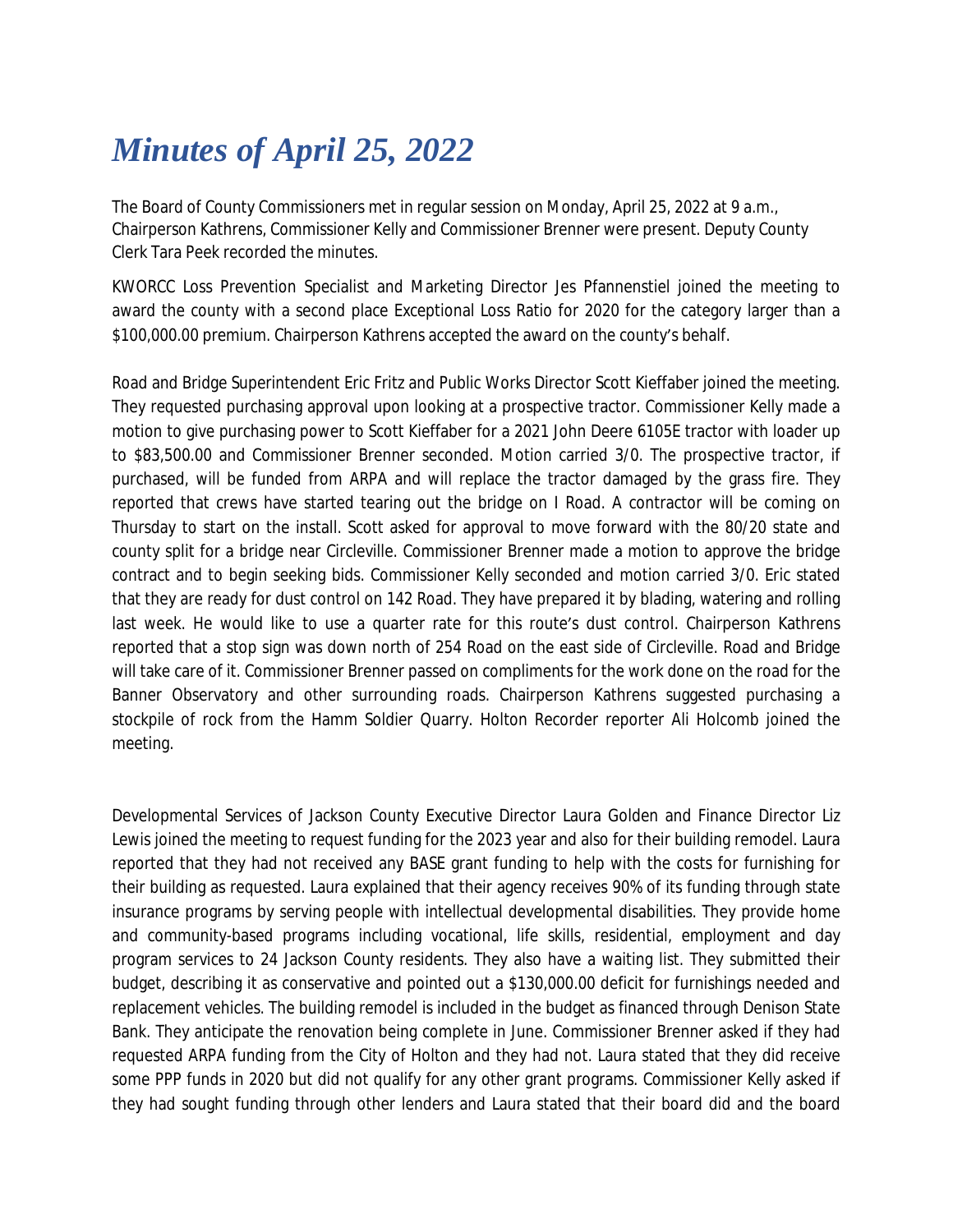made the final decision as well. They are requesting \$130,000.00 for 2023. Currently they receive \$30,541.00 in appropriated funds from the County.

Chamber Director Ashlee York joined the meeting to discuss a dairy production facility that sought information on the county as a prospective future facility site. Ashlee brought information on the properties she was able to locate on LOIS, an economic development database, that had not been updated since 2010. The company requested site photos and utility resources that would be needed to pursue the county. Ashlee had acquired a profile example from another county as a guide to outline the suitability of the county to potential businesses. Commissioner Kelly asked whose responsibility it is to maintain LOIS and the county's profile. Ashlee explained that she is willing to assist with these requests but suggested the county look for someone to do economic development to meet the county needs. RWD #3 Manager Brenda Adkins joined the meeting to report that currently their water district does not have the capacity to meet this company's needs for water. Ashlee stated she could ask local realtors for guidance on any land for sale.

Banner Lake Director Kurt Zibell joined the meeting. He reported that they have been prepping for the plumber to come and replace all the faucets and hardware. The epoxy work has been completed on all the showers. He expects the new mower to be delivered this week. Grassroots Pest Control owner Roger Collins joined the meeting to ask about the bid process for pest control at the lake this year. He stated that in the past he has always renewed his contract every year. The Board explained that as stewards of county tax funds, they have a responsibility to seek bids and secure services that are cost appropriate. They had requests from other local pest control businesses to submit bids. Roger explained that as a regular camper of Banner Lake, he treats other campers, trees and the shower houses while he is there at no cost to the county. Kurt stated he is waiting for one more bid to come in before the Board reviews them and makes a decision.

Royal Valley Superintendent Aaric Davis submitted a letter for requesting 2023 funds for the Jackson County Communities That Care Coalition. They have requested \$15,000.00.

NEK Enterprise Facilitation's Teresa McAnerney, Ashlee York, Mark Aeschliman and Jonathan Wimer joined the meeting. Teresa described her program as a non-profit providing free and confidential business advice to a five-county region since 2003. Commissioner Brenner asked Teresa about marketing for the county and she explained that her main focus was business startups. Ashlee added that she sends people to Teresa for guidance in operating local businesses, noting that there is no other resource besides NEK Enterprise Facilitation. Mark added that she has assisted with the newly revived Jackson County Community Foundation and he strongly encourages support for her program as he feels housing and small businesses are the greatest asset to the county tax base. Mark stated he moved from Nemaha County where they have a very strong industrial business park that supports their county tax base. Teresa stated that she has received a three-year commitment from the Nemaha County BOCC to support her program. Jonathan added that as a Planning Commission board member he has referred people seeking zoning changes to use Teresa's resources in helping them start a new business in the county. Mark spoke to the need of having an economic development director or program to assist the county. The Board expressed an interest in a part time or as needed position. Teresa added that she knows someone who provides economic development services by contract rather than a full-time position. Jonathan suggested adding another industrial park with larger parcels. Teresa submitted data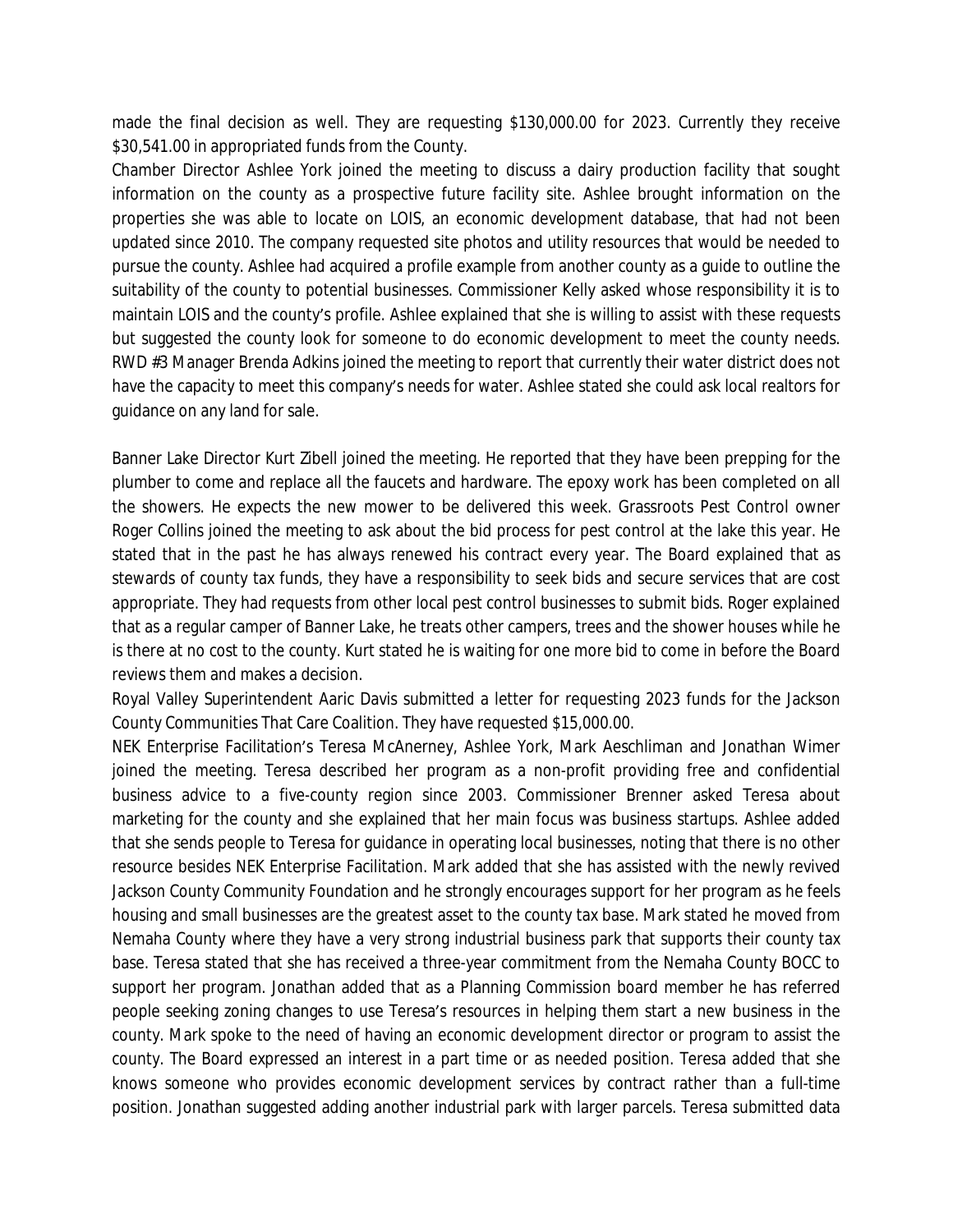that showed 1,036 introductions, 280 clients, 60 new, expanded or retained businesses, 222 jobs created and 44 tune ups of existing businesses for Jackson County. NEK Enterprise Facilitation did not receive any funding in 2022. In 2021 they received a \$12,000.00 appropriation.

Adjourned for lunch from noon to 1 p.m.

Jackson County Conservation District Manager Brian Boeckman and board members William Conley and George Phillips joined the meeting to request funding for 2023. They are requesting a \$3,000.00 increase, totaling \$65,000.00.

At 1:11 p.m. Commissioner Kelly made a motion to enter into executive session with Lee Hendricks to discuss personnel/discipline and Commissioner Brenner seconded. Motion carried 3/0. Session reopened at 1:30 p.m. No action taken. At 1:32 p.m. Commissioner Brenner made a motion to enter into executive session with Lee Hendricks to discuss personnel/discipline and Commissioner Kelly seconded. Motion carried 3/0. Session reopened at 1:50 p.m. No action taken. At 2 p.m. Commissioner Brenner made a motion to enter into executive session with Lee Hendricks and Chad Phillips to discuss personnel and Commissioner Kelly seconded. Motion carried 3/0. Session reopened at 2:17 p.m. Commissioner Kelly made a motion to place Chad Phillips on non-paid administrative leave for two weeks starting immediately and he will also need to submit an apology to court personnel. Commissioner Brenner seconded and motion carried 3/0.

At 2:27 p.m. Commissioner Kelly made a motion to enter into executive session for attorney client privilege with Lee Hendricks and Commissioner Brenner seconded. Motion carried 3/0. Session reopened at 2:45 p.m. No action taken.

Youth Services Director Brooke Smith joined the meeting to submit grant paperwork for approval. Brooke discussed the Immediate Intervention Program and how her program works with County Attorneys to eliminate juvenile misdemeanor cases from court case loads and expenses. She discussed the use of the Kansas Detention Assessment Instrument that is used for determining the need for confinement based on public safety, etc. She stated that she could override the tool but cannot override mandatory detention. The Board approved her grant paperwork.

Commissioner Brenner made a motion to approve the April 11<sup>th</sup> minutes as written and April 18<sup>th</sup> minutes as amended. Commissioner Kelly seconded and motion carried 3/0. Commissioner Kelly made a motion to approve the April 15<sup>th</sup> minutes as written and Commissioner Brenner seconded. Motion carried 3/0.

Reviewed two parcels (83 and 80 acres) that were placed into U.S.A Trust by the Prairie Band Potawatomi Nation.

Received a thank you from the JHHS Post Prom signed by attendees.

Approved Change Orders 178 through 185.

| Department | Name                | From |                  | Reason          | Date       |
|------------|---------------------|------|------------------|-----------------|------------|
| Sheriff    | <b>Ryan Pickens</b> |      | \$19.00 per hour | <b>Hired FT</b> | 04/25/2022 |
| Sheriff    | Kyle Scott          |      | \$19.79 per hour | <b>Hired FT</b> | 04/26/2022 |

Signed the following payroll change notices: